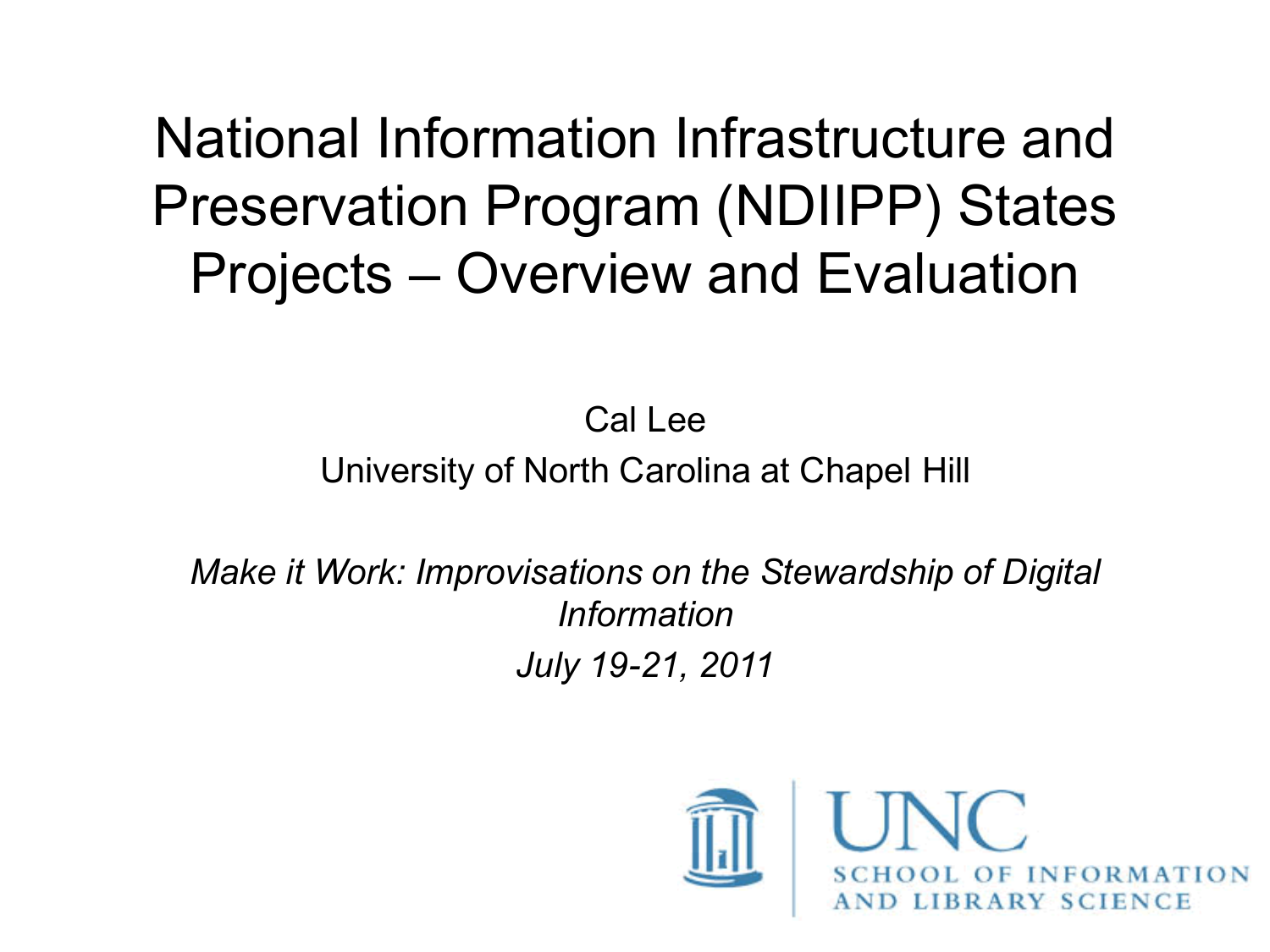#### Four NDIIPP State Projects

| <b>Project</b>                                                                                                      | <b>Lead Institution</b>                                             |
|---------------------------------------------------------------------------------------------------------------------|---------------------------------------------------------------------|
| <b>Persistent Digital Archives and</b><br>Library System                                                            | Arizona State Library, Archives<br>and Public Records               |
| A Model Technological and Social<br>Architecture for the Preservation<br>of State Government Digital<br>Information | <b>Minnesota Historical Society</b>                                 |
| <b>Geospatial Multistate Archive and</b><br><b>Preservation Project (GeoMAPP)</b>                                   | North Carolina Center for<br>Geographic Information and<br>Analysis |
| <b>Multi-state Preservation</b><br>Consortium                                                                       | <b>Washington State Archives</b>                                    |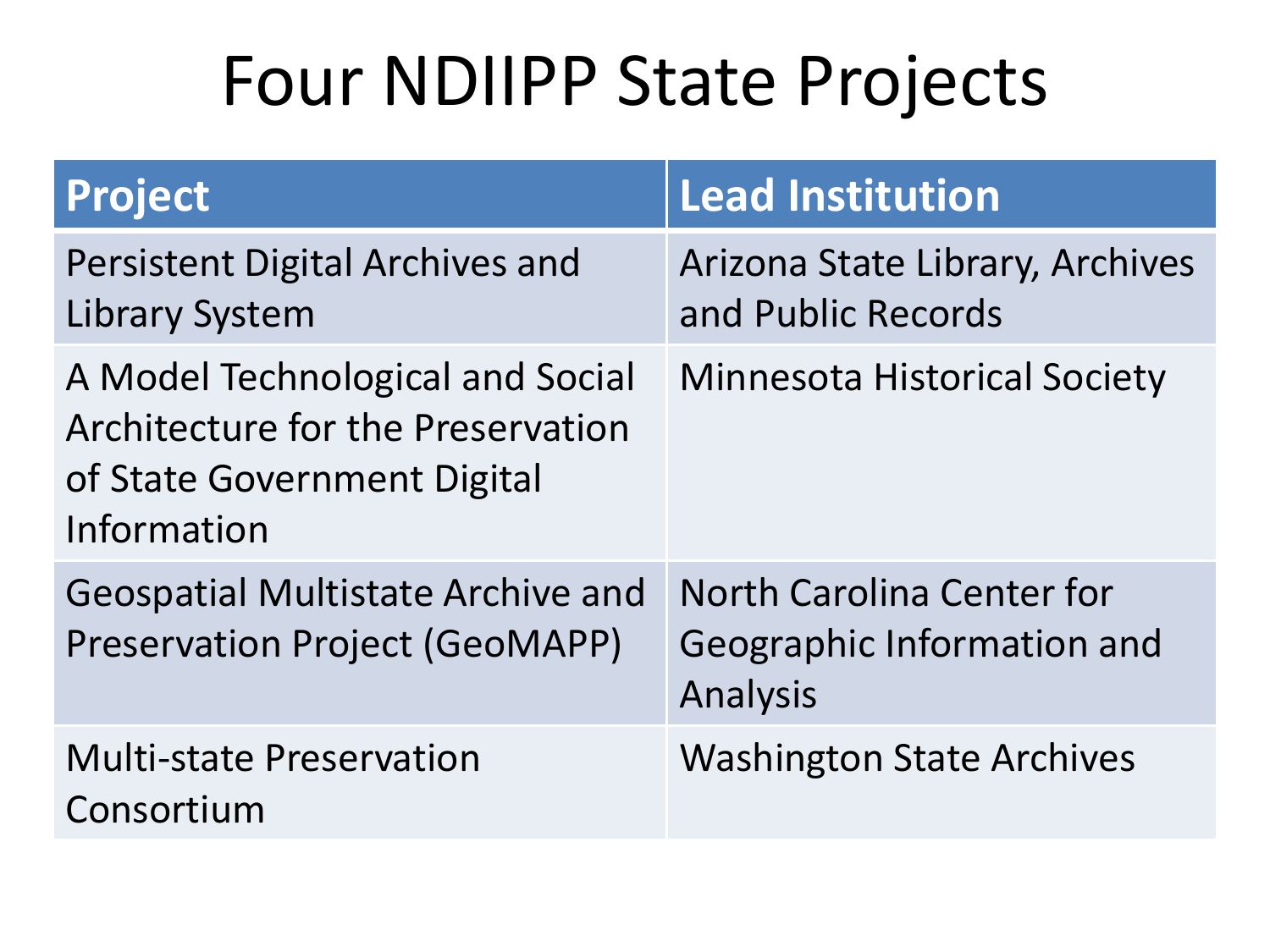#### Project Review Process

- Kick-off discussion at Best Practices Exchange in October 2010
- Analysis of project deliverables and documentation
- Visits to each of project's lead partner sites
- Monitoring of project activities and announcements – mailing lists, online project spaces, conference calls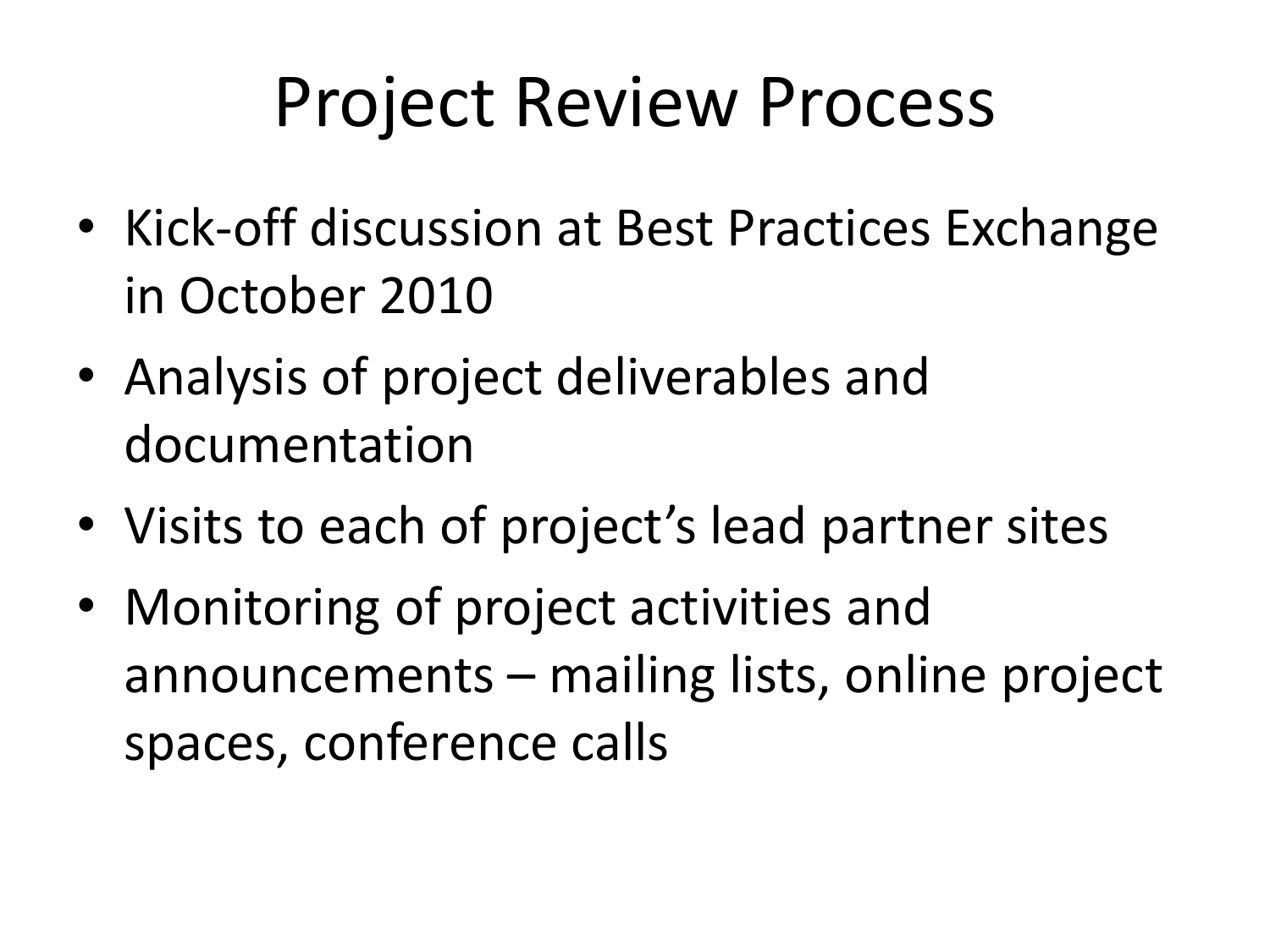Main Questions Guiding State NDIIPP Project Review

- What are the main **factors** that drove them to undertake the project?
- **Who** is involved and **why**?
- What were related activities and relationships of participating parties **before** the project?
- How does the project fit into missions, goals and plans of participating parties (i.e. what are their **incentives** for participating)?
- What are plans for advancing activities **after** the grant?
- Which of the products and lessons from the project are **most** and **least** likely to be applicable in other states?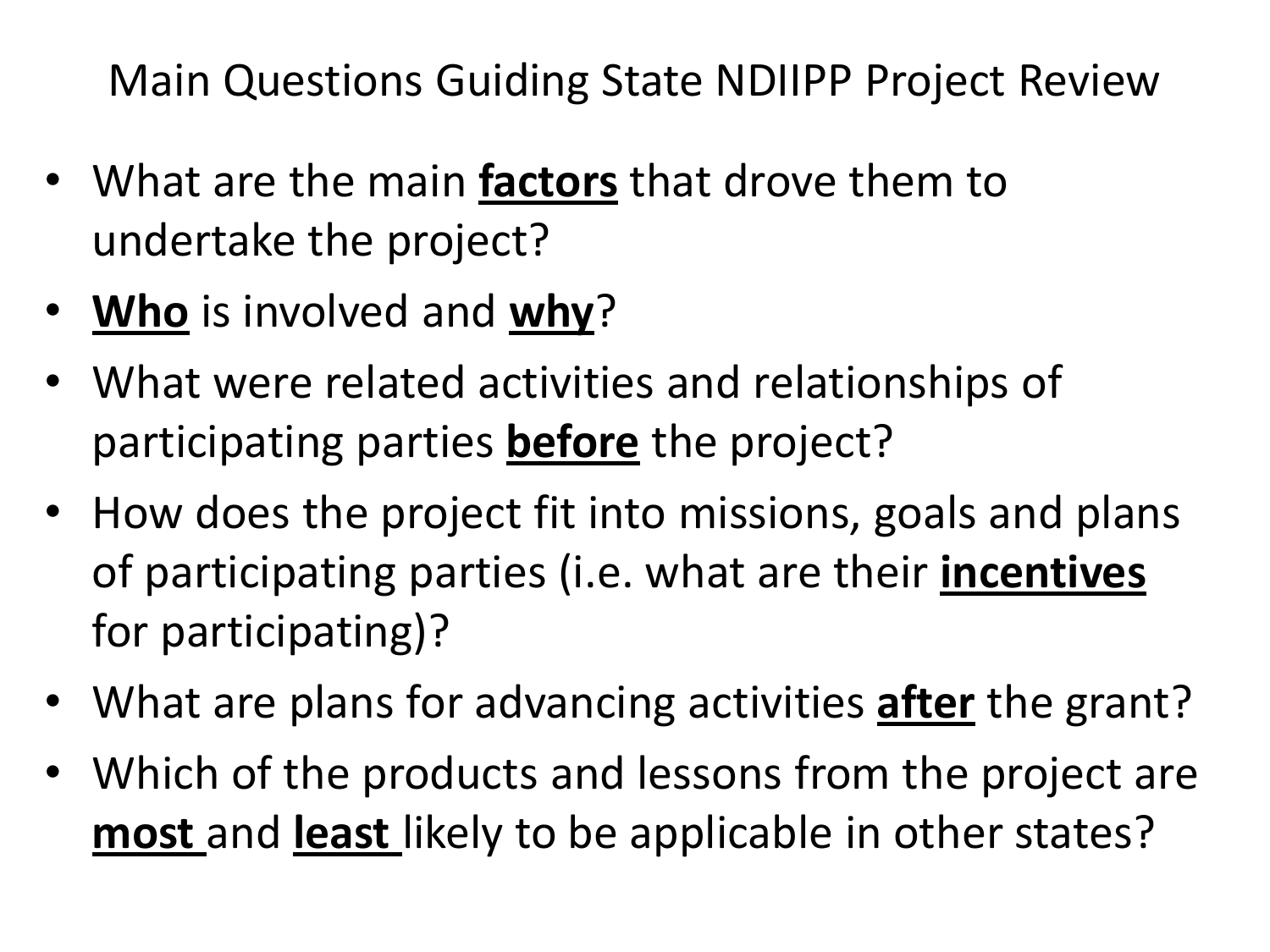

Two technical goals: (1) develop a curatorial rationale to support an automated, integrated workflow to process collections of digital publications and records, and (2) implement "digital stacks" using an inexpensive, storage network that can preserve the authenticity and integrity of the collections

Social goal: build a community of shared practice including a wide range of repositories and remove barriers to technology adoption by keeping costs low



Alabama Department of Archives and History Arizona State Library Archives and Public Records State Library and Archives of Florida New Mexico State Records Center and Archives New York State Archives, New York State Library South Carolina Department of Archives and History & South Carolina State Library **Wisconsin Historical Society**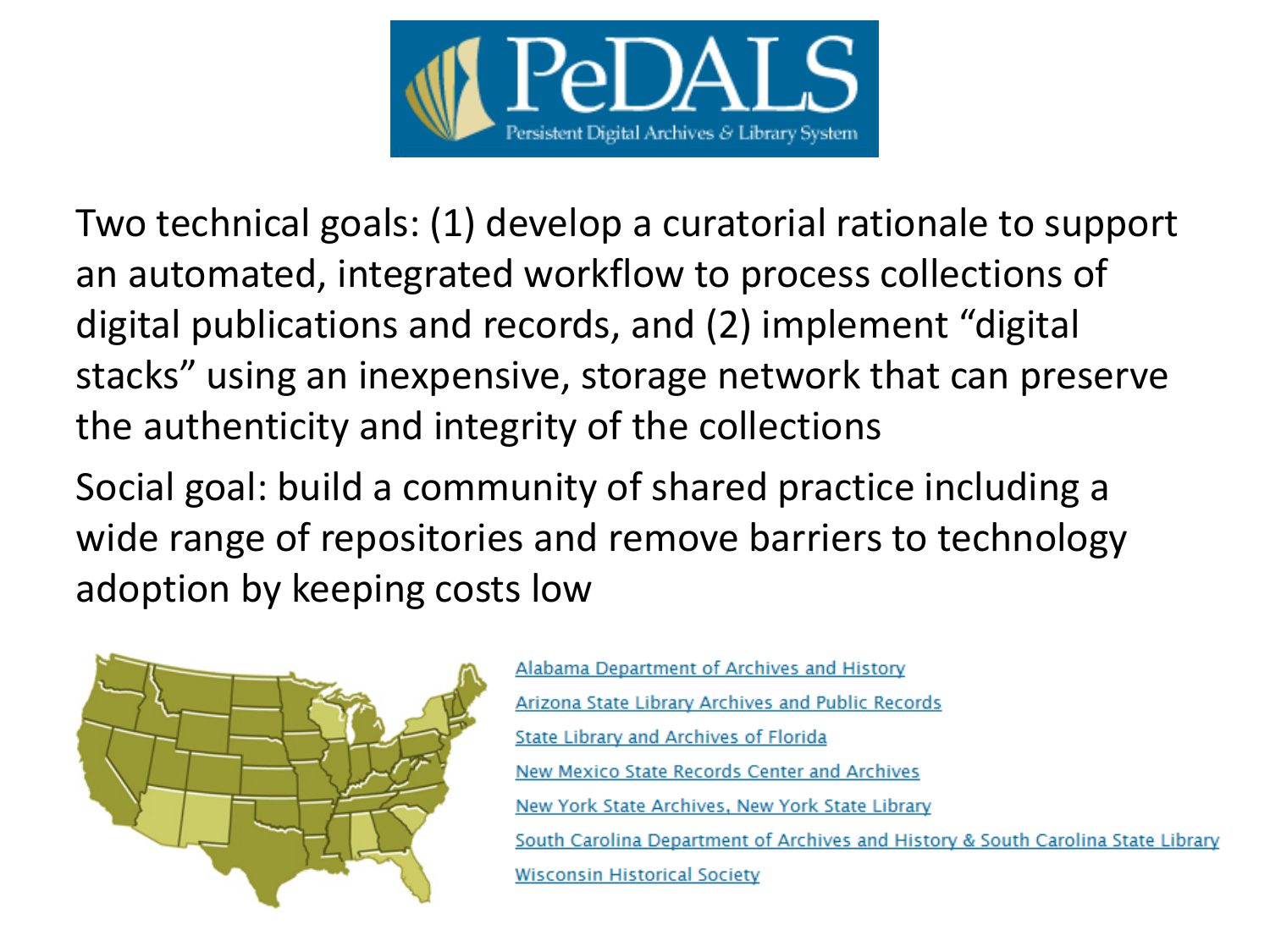#### A Model Technological and Social Architecture for the Preservation of State Government Digital Information

- Working with state legislatures to explore enhanced access to legislative digital records
- States: Minnesota, California, Kansas, Tennessee, Mississippi, Illinois and Vermont
- In recognition of diversity of state contexts exploring a variety of technical approaches and architectures
- Training and generation of guidance documents for states
- Investigation of XML-native database environment for information from legislative systems
- Partnership with University of California Curation Center (UC3) testing of Merritt system for ingest and management of legislative materials
- Recent addition: testing of Tessella's Safety Deposit Box Vermont, Tennessee, Illinois, Minnesota
- Partnering with and channeling grant funds to…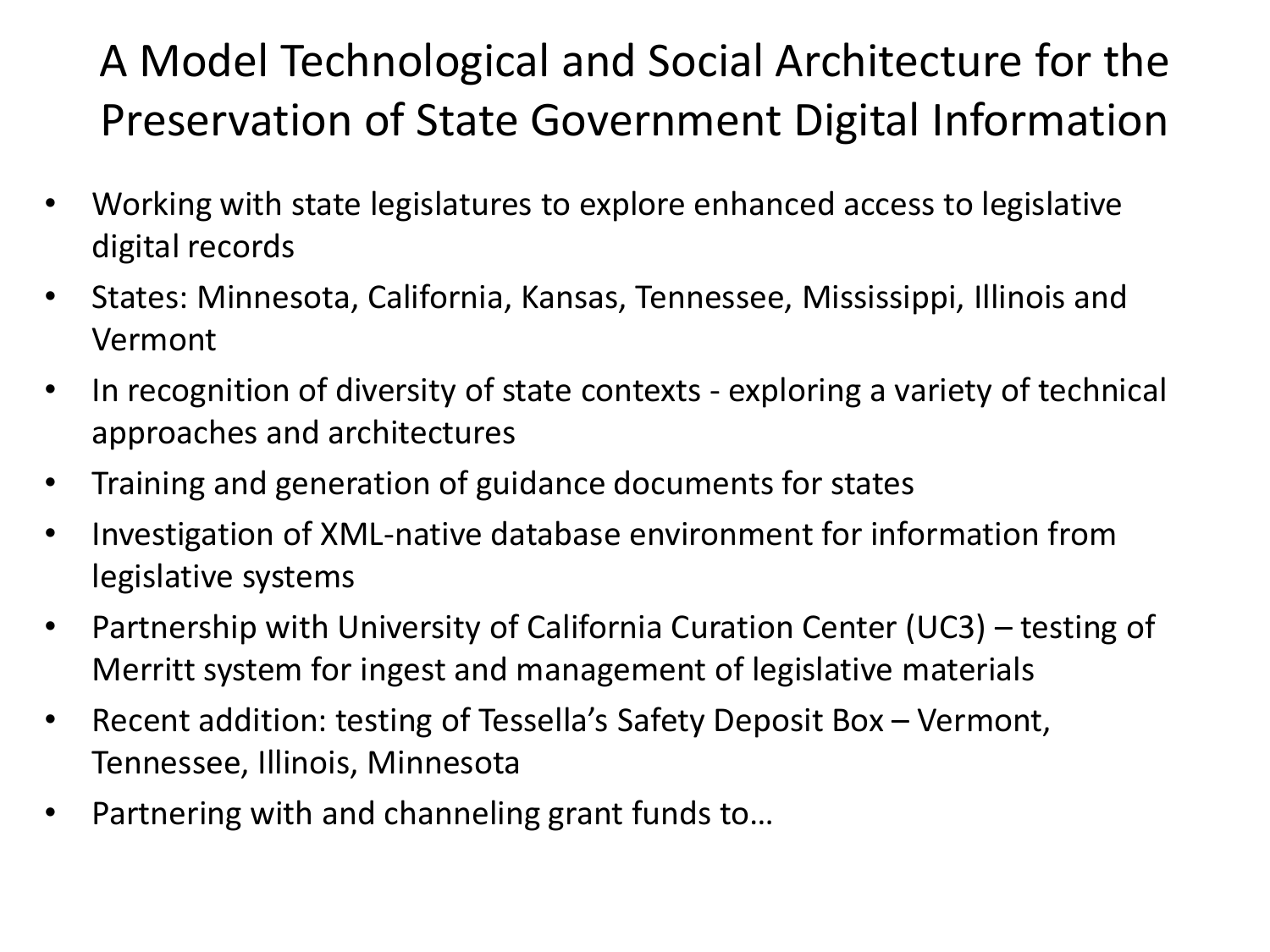

- To build enterprise-wide (all three government braches) repository for Kansas government electronic records with long-term value
- Certification of authenticity for specific record sets on a fee basis
- Team includes Kansas Historical Society, legislature, judicial branch, Attorney General's Office, Division of Information Systems and Communications (DISC)
- To be integrated with Kansas Legislative Information Systems and Services (KLISS) system
- Major factor: Kansas House Bill 2195 (2010) authorizing State Archivist to set standards for maintaining authenticity of electronic government records, certify systems for compliance with the standards, and serve as agent for authenticating records
- Funding model based on:
	- Funds from IT projects that house records with retentions of 10 or more years
	- Maintenance fees related to the quantity and format of the records in KEEP
	- Fees for authenticating records
- Companies: Imerge Consulting, Propylon, Alexander Open Systems (EMC, Cisco, VMWare)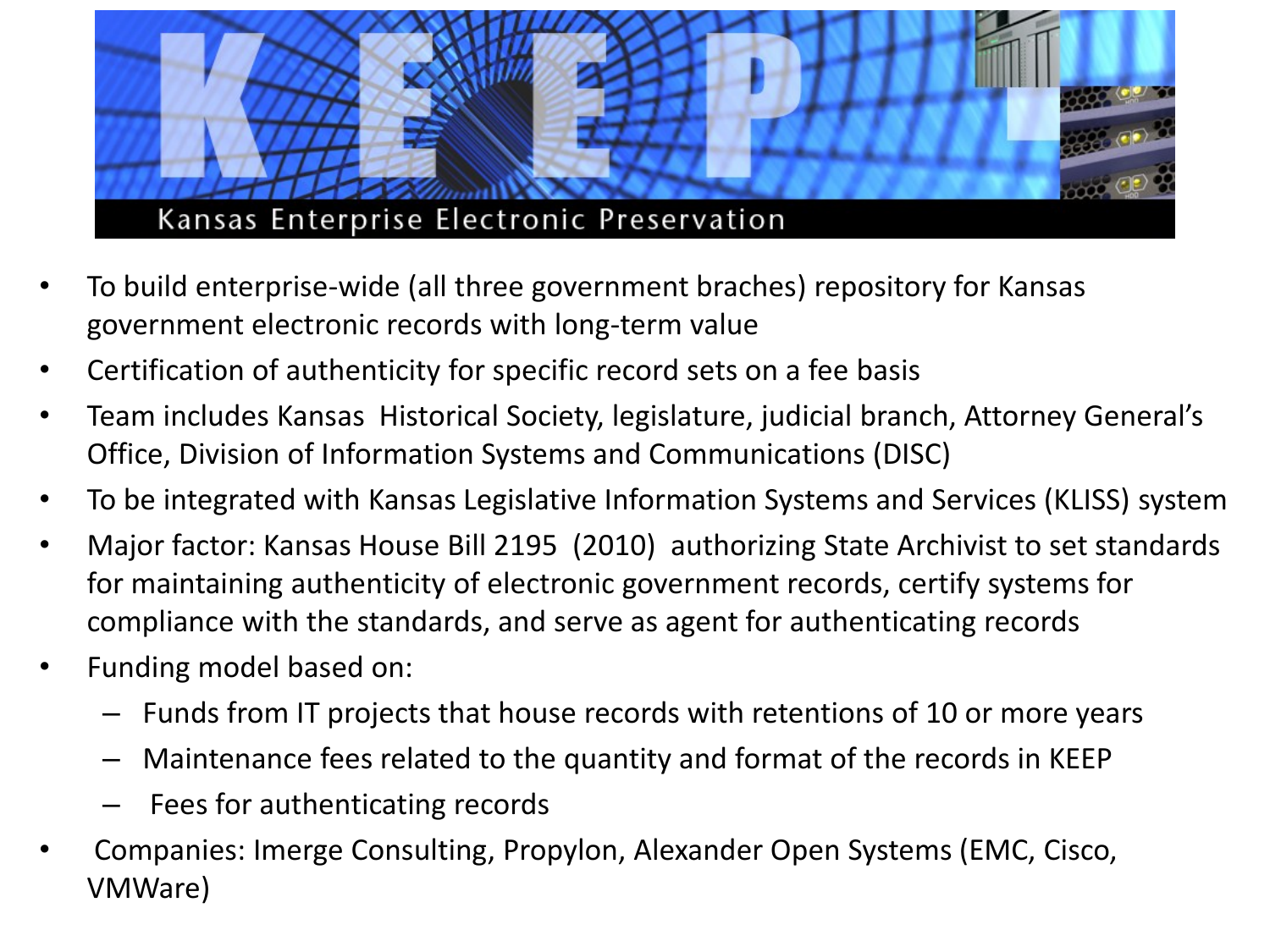• Preservation of at-risk and temporally significant digital geospatial content



- Modeling an organized network for transfer and replication of geospatial data content within and between states
- Exploring various methods and tools for preserving geospatial data
- Generating detailed guidance for states to ingest and manage snapshots of geospatial data
- Partner States: Kentucky, Montana, North Carolina, Utah
- Informational Partners: Arizona, District of Columbia, Georgia, Illinois, Kansas, Maine, Maryland, Minnesota, Mississippi, New York, Texas, Wisconsin, Wyoming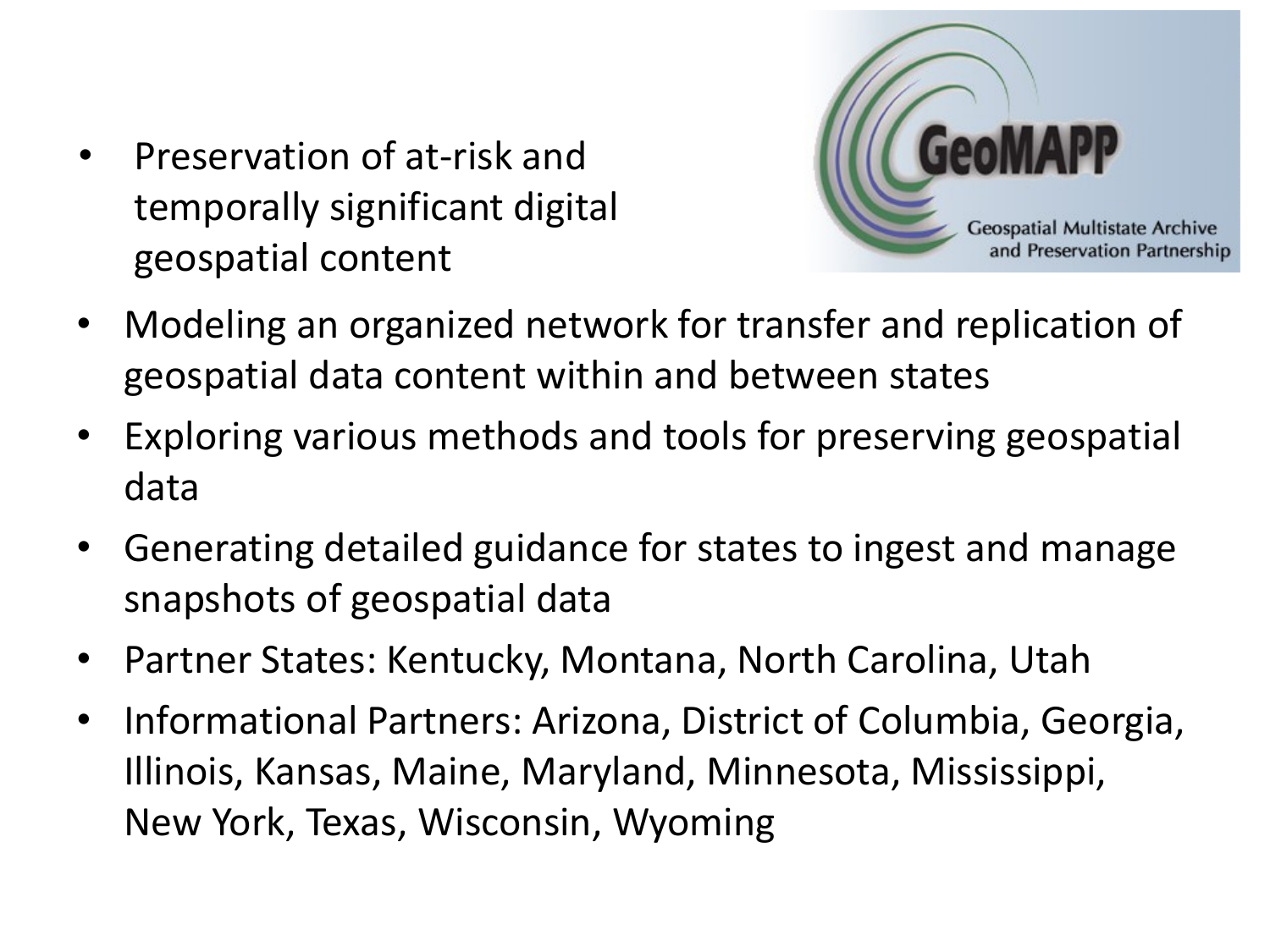# Multi-state Preservation Consortium

- Building on Washington State Archives digital archives environment to implement centralized regional repository for state and local digital information
- Strong focus on local records
- Component for submission ArchiveThis!
- Code written in C# programming language and built on top of Microsoft platform
- States: Washington, Alaska, California, Colorado, Idaho, Louisiana, Montana, Oregon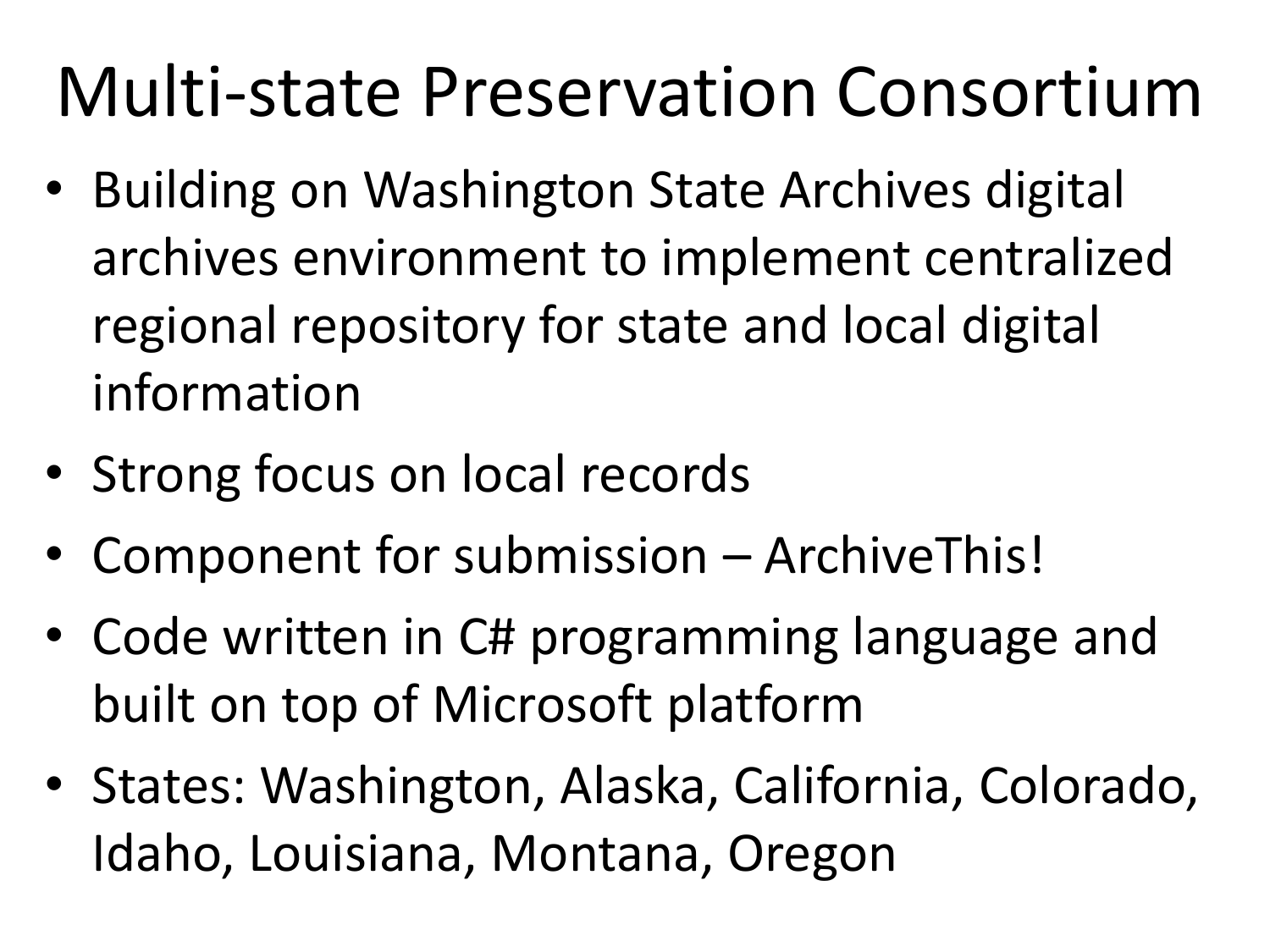# Major Lessons and Themes

- Building on strengths previous activities, opportunities in local context
- Persistence in the face of dramatic changes and challenges
- Diversity of approaches is major asset but most valuable if states can easily learn what others are doing
- Progress is often specific to content type the good and the bad of this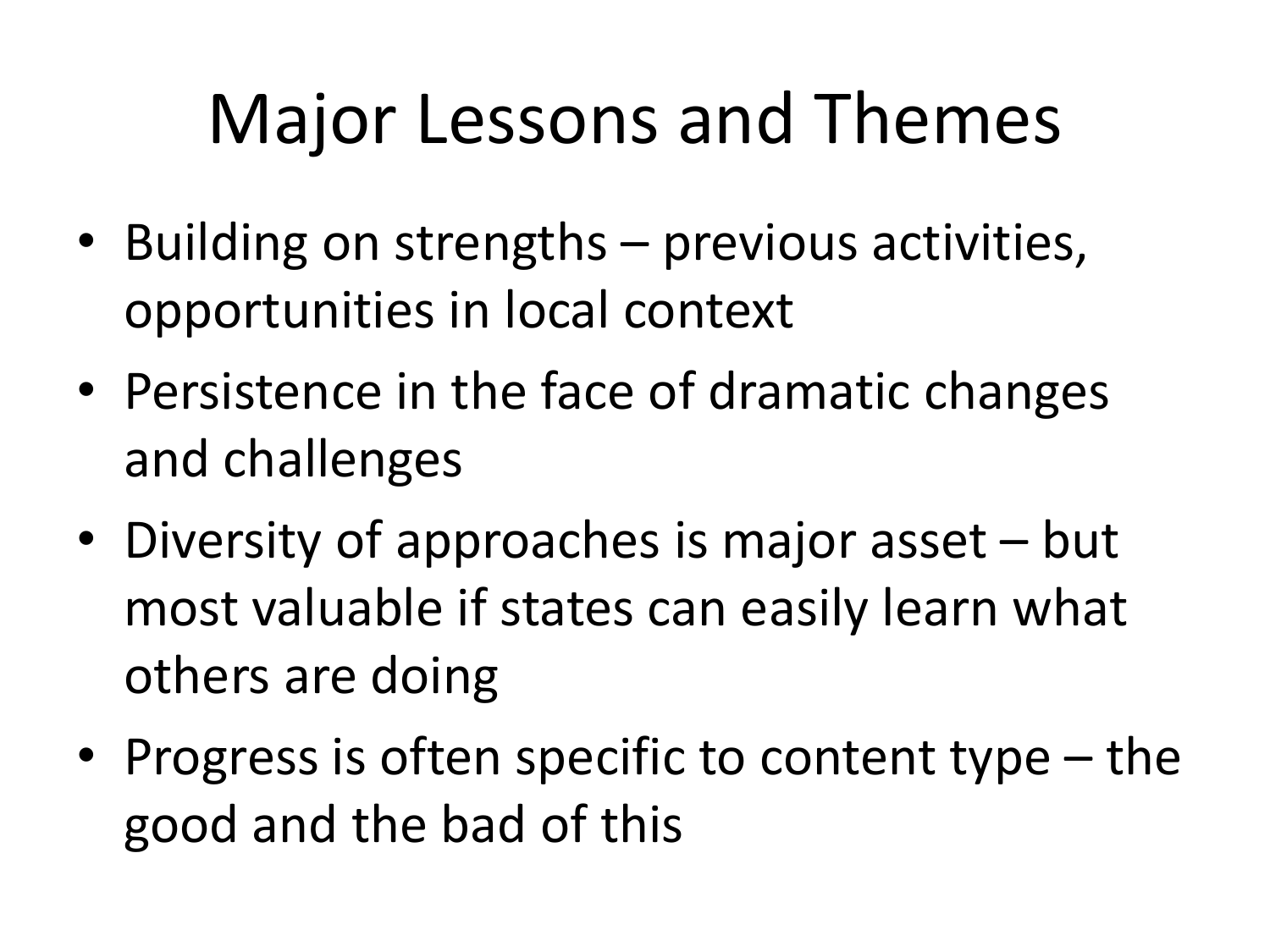#### One view of alignment: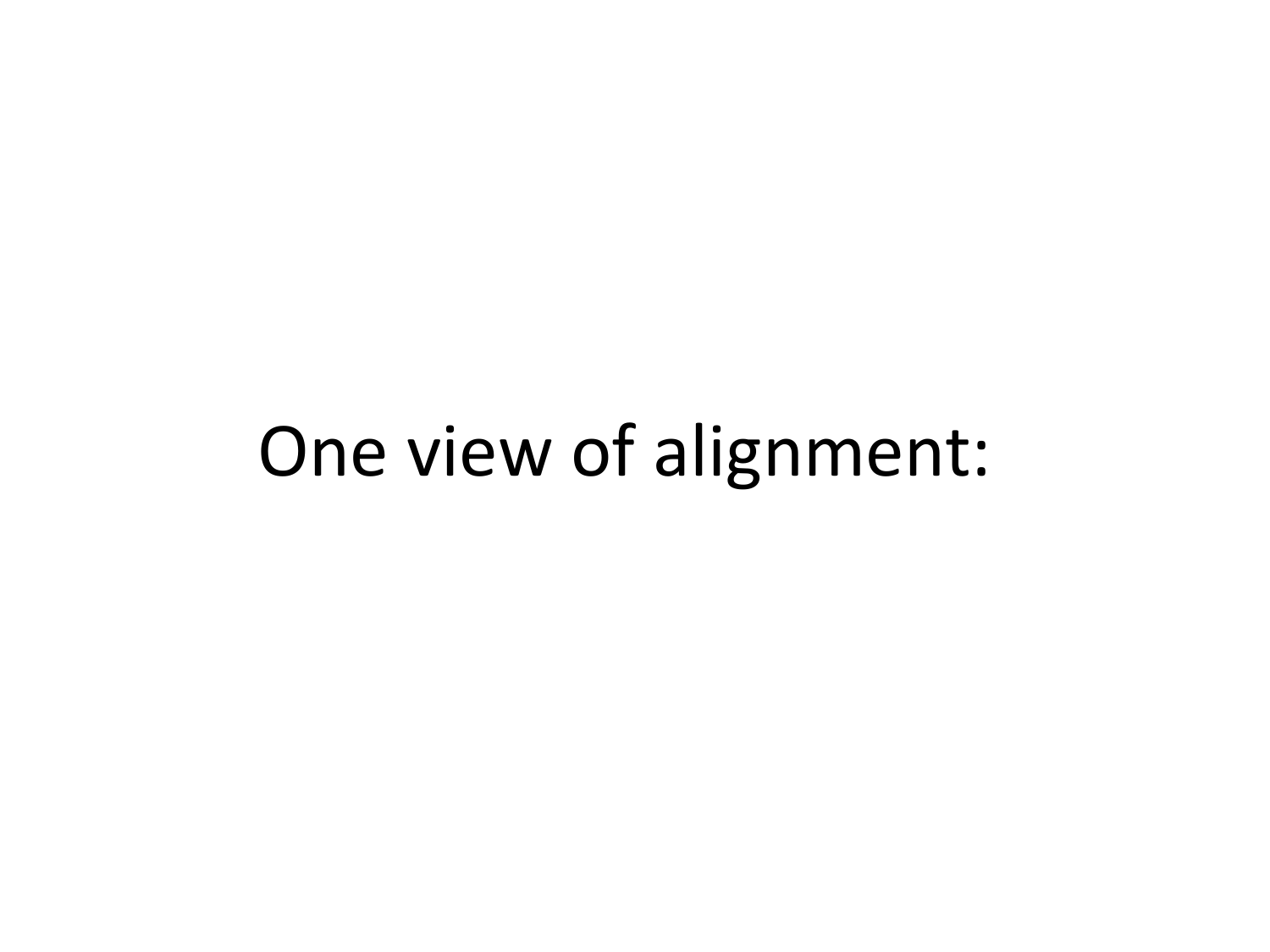

Source: Wheel Alignment Cost. http://www.wheelalignmentcostpro.com/wp-content/uploads/2011/05/Wheel-Alignment-300x238.jpg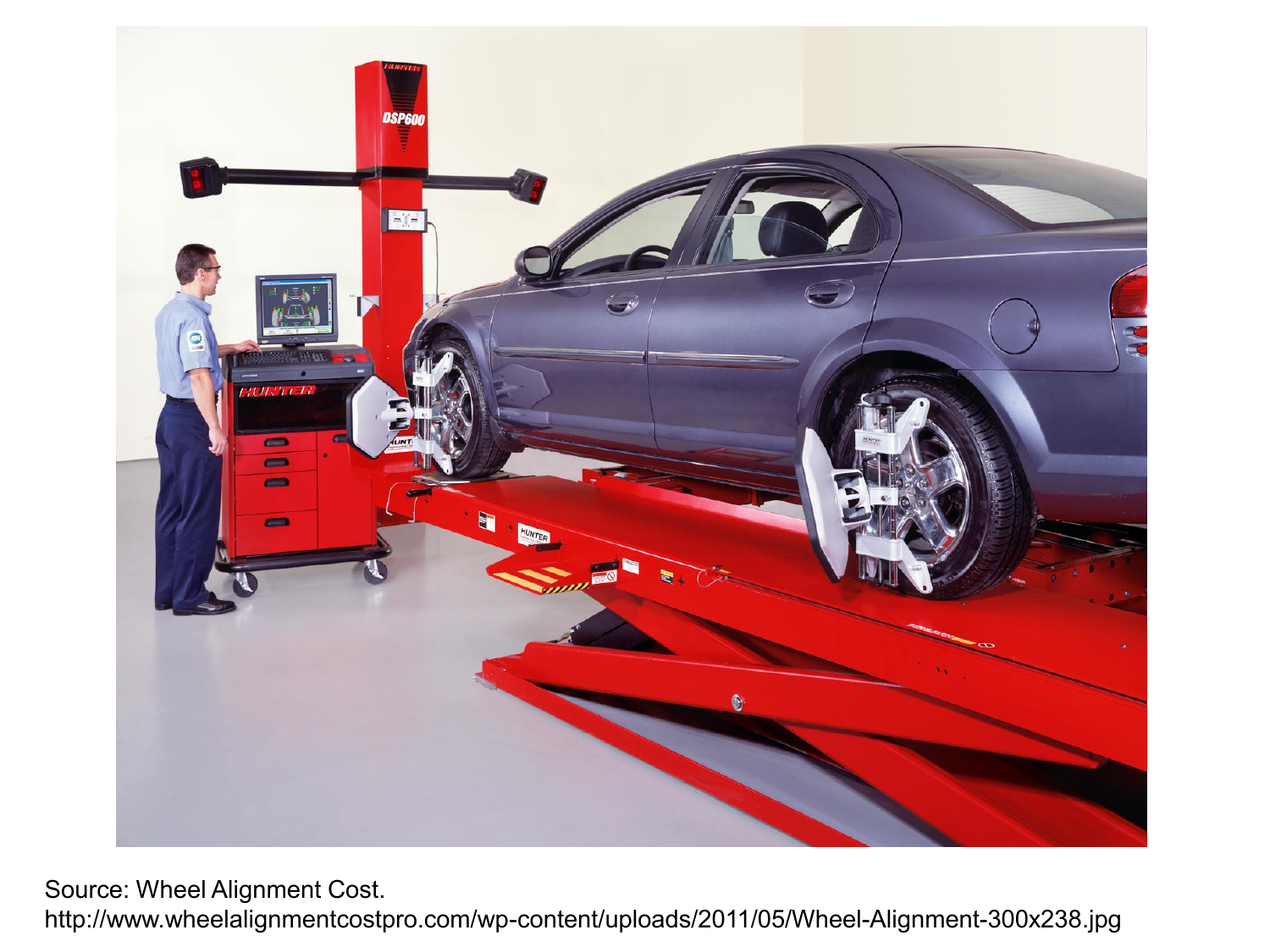# Probably more appropriate for preservation of state electronic resources: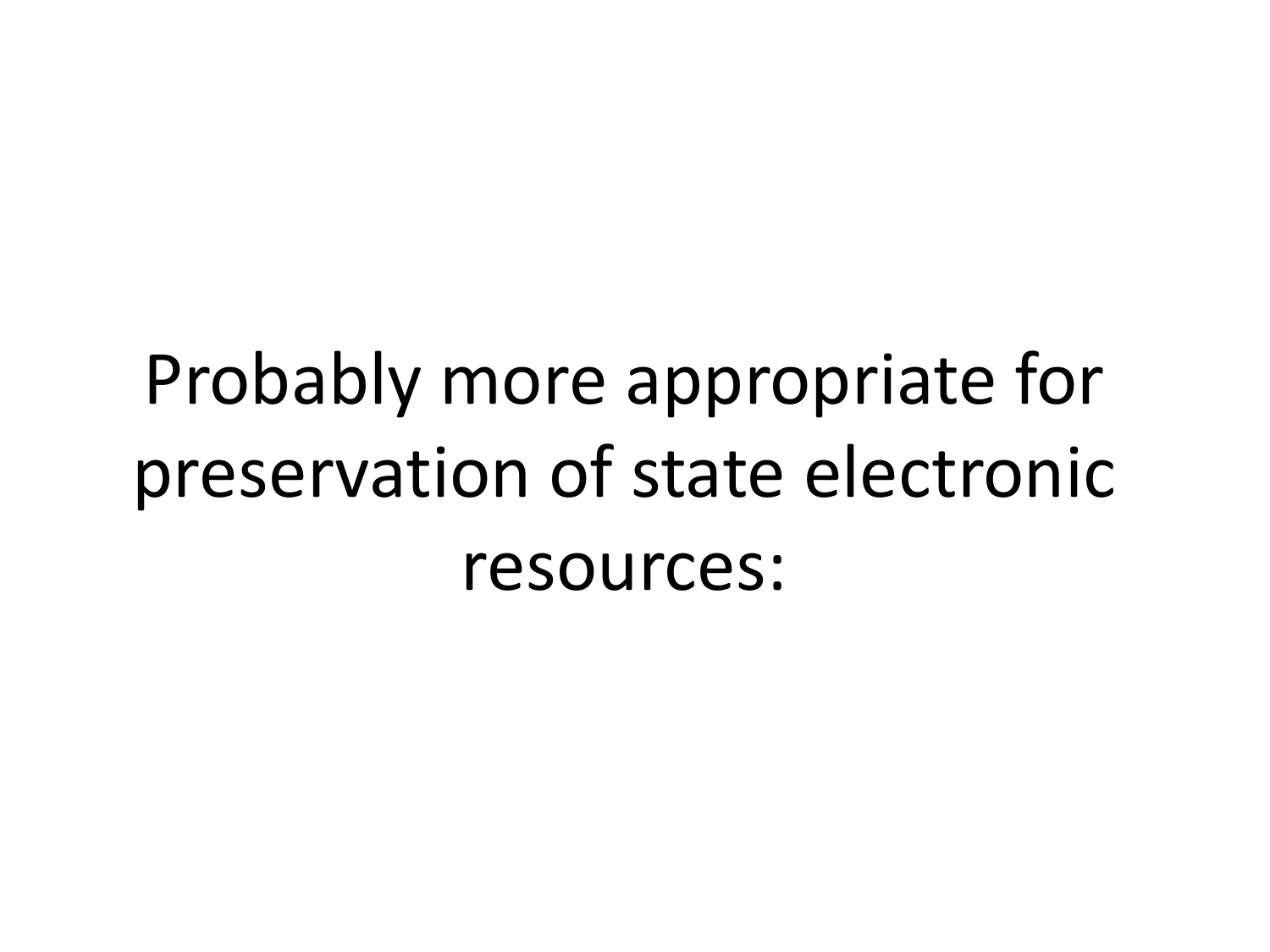

Source: http://www.arcade-museum.com/game\_detail.php?game\_id=8747